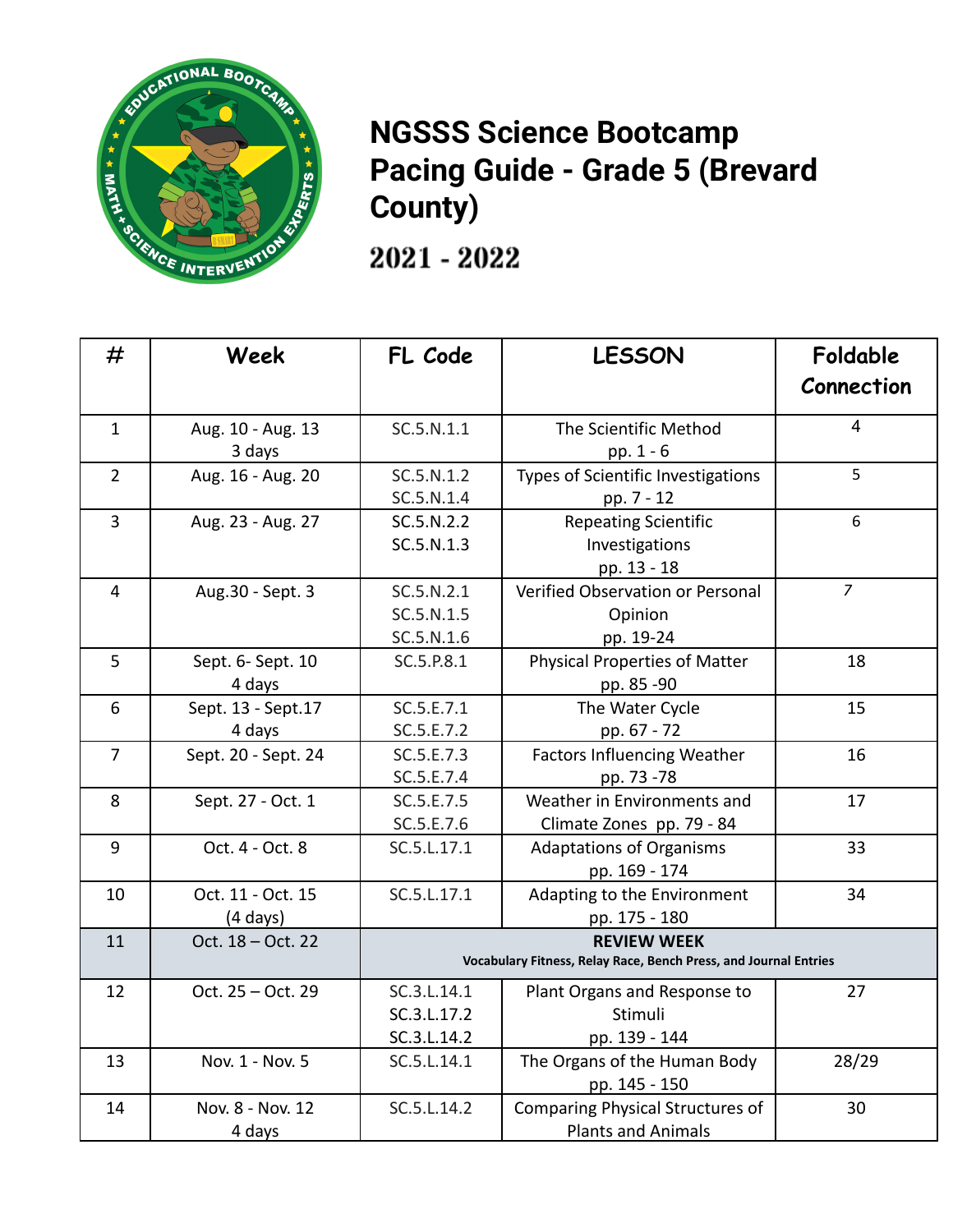|    |                     |             | pp. 151 - 156                        |    |
|----|---------------------|-------------|--------------------------------------|----|
| 15 | Nov. 15 - Nov. 19   | SC.3.L.15.1 | Classification of Plants and         | 31 |
|    |                     | SC.3.L.15.2 | Animals                              |    |
|    |                     |             | pp. 157-162                          |    |
| 16 | Nov. 22 - Nov. 26   | SC.4.L.16.4 | Life Cycle of Plants and Animals     | 32 |
|    | 3 days              |             | pp. 163-168                          |    |
| 17 | Nov. 29 - Dec. 3    | SC.4.L.16.4 | Life Cycle of Plants and Animals     | 32 |
|    |                     |             | pp. 163-168                          |    |
|    |                     |             |                                      |    |
| 18 | Dec. 6- Dec. 10     | SC.4.L.17.3 | The Flow of Energy in a Food         | 36 |
|    |                     |             | Chain                                |    |
|    |                     |             | pp. 187 - 192                        |    |
| 19 | Dec.13-Dec.17       | SC.5.L.15.1 | Environmental Changes vs.            | 31 |
|    |                     |             | Population Size pp. 181 - 186        |    |
| 20 | Jan.3- Jan. 7       | SC.5.E.5.1  | The Sun: A Star in the Milky Way     | 8  |
|    | $(3 \text{ days})$  |             | Galaxy                               |    |
|    |                     |             | pp. 25 - 30                          |    |
| 21 | Jan.10- Jan.14      | SC.4.E.5.2  | Our Solar System                     | 9  |
|    |                     |             | pp. $31 - 36$                        |    |
| 22 | Jan. 17- Jan. 21    | SC.4.E.5.4  | The Movement of Earth                | 10 |
|    | $(4 \text{ days})$  | SC.4.E.5.3  | pp. 37 - 42                          |    |
|    |                     | SC.4.E.5.1  |                                      |    |
| 23 | Jan. 24 - Jan. 28   | SC.5.E.5.2  | <b>Moon Phases</b>                   | 11 |
|    |                     | SC.5.E.5.3  | pp. 43 - 48                          |    |
|    |                     |             |                                      |    |
| 24 | Jan . 31 - Feb. 4   | SC.4.E.6.1  | <b>Rocks and Minerals</b>            | 12 |
|    |                     | SC.4.E.6.2  | pp. 49 - 54                          |    |
| 25 | Feb. 7 - Feb. 11    | SC.4.E.6.4  | Weathering and Erosion               | 14 |
|    |                     |             | pp. 61 - 66                          |    |
| 26 | Feb. 14 - Feb. 18   | SC.4.E.6.3  | Renewable and Nonrenewable           | 13 |
|    | $(4 \text{ days})$  | SC.4.E.6.6  | Resources pp. 55 - 60                |    |
| 27 | Feb. 21- Feb. 25    | SC.5.P.8.3  | Separating Mixtures and Forming      | 19 |
|    | $(4 \text{ days})$  | SC.5.P.8.2  | Solutions pp. 91 - 96                |    |
| 28 | Feb. 28-March 4     | SC.5.P.9.1  | The Effects of Temperature on        | 20 |
|    |                     |             | <b>Physical and Chemical Changes</b> |    |
|    |                     |             | pp. 97 - 102                         |    |
| 29 | March 7- March 11   | SC.5.P.10.1 | Forms of Energy                      | 21 |
|    | $(4 \text{ days})$  |             | pp. 103 - 108                        |    |
| 30 |                     |             | <b>Spring Break</b>                  |    |
|    |                     |             | March 14- March 18                   |    |
| 31 |                     | SC.5.P.10.3 | Conductors of Heat and               | 24 |
|    | March 21 - March 25 | SC.5.P.11.2 | Electricity                          |    |
|    | $(4 \text{ days})$  |             | pp. 121 - 126                        |    |
| 32 | March 28 - April 1  | SC.5.P.10.4 | <b>Electric Circuits and Energy</b>  | 23 |
|    |                     | SC.5.P.11.1 | Transformations pp. 115 - 120        |    |
| 33 | April 4- April 8    | SC.5.P.13.1 | Forces and Motion of an Object       | 25 |